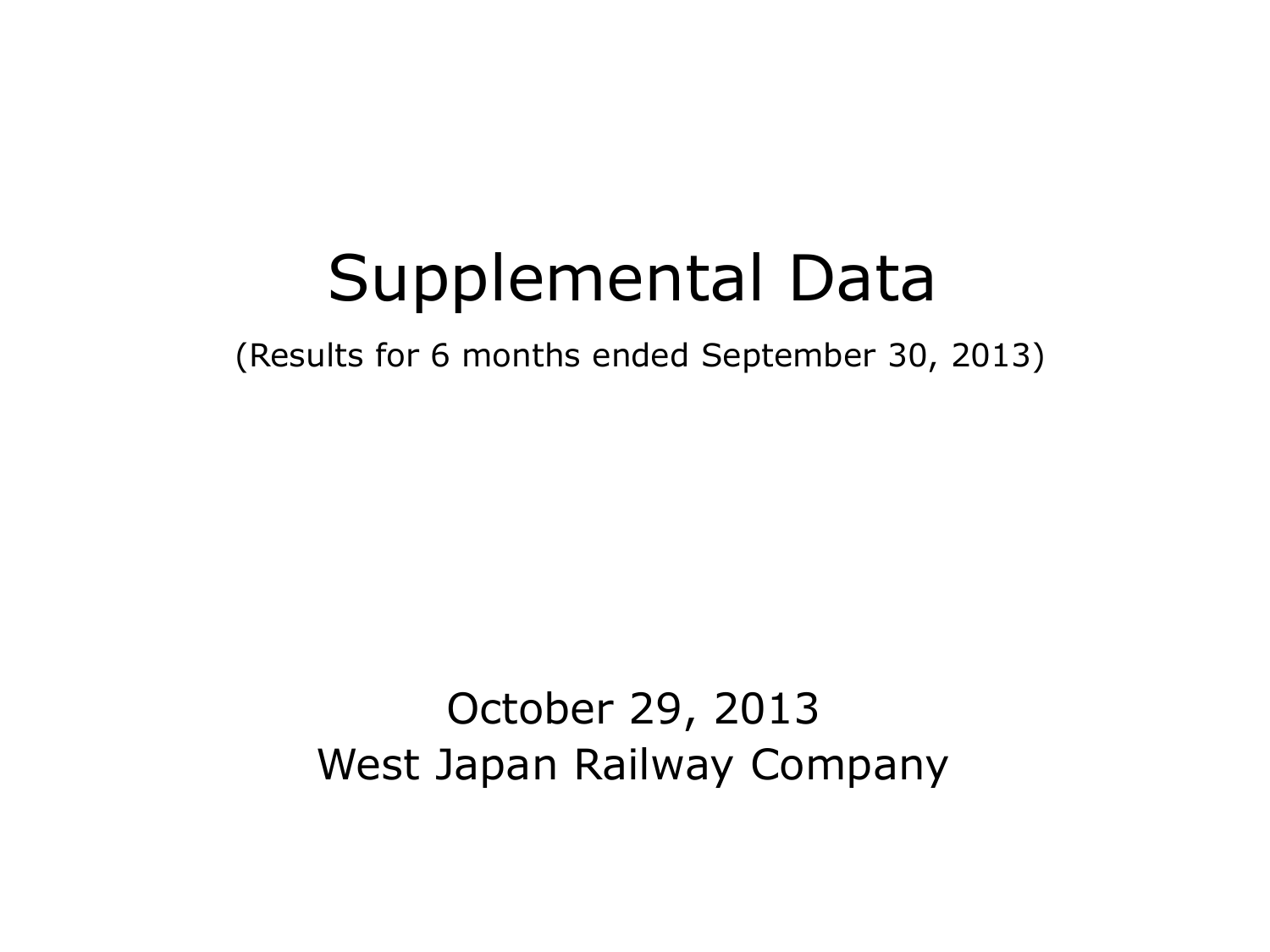## 1. Financial Highlights



¥Billions

|                                | 6 months ended | 6 months ended | YoY                     |               | Results      | Forecasts<br>FY2014/3 | YoY                     |               |
|--------------------------------|----------------|----------------|-------------------------|---------------|--------------|-----------------------|-------------------------|---------------|
|                                | Sep 30, 2012   | Sep 30, 2013   | Increase/<br>(Decrease) | $\frac{0}{0}$ | FY2013/3     | As of Oct 29*         | Increase/<br>(Decrease) | $\frac{0}{0}$ |
|                                | A              | $\overline{B}$ | $B-A$                   | $B/A-1$       | $\mathsf{C}$ | D                     | $D-C$                   | $D/C-1$       |
| <b>[Consolidated]</b>          |                |                |                         |               |              |                       |                         |               |
| <b>Operating Revenues</b>      | 639.4          | 642.1          | 2.7                     | 0.4           | 1,298.9      | 1,310.5               | 11.5                    | 0.9           |
| Operating Income               | 71.7           | 74.8           | 3.0                     | 4.3           | 129.4        | 125.0                 | (4.4)                   | (3.5)         |
| <b>Recurring Profit</b>        | 57.8           | 61.5           | 3.7                     | 6.4           | 104.6        | 101.5                 | (3.1)                   | (3.0)         |
| Net Income                     | 34.7           | 36.8           | 2.0                     | 6.0           | 60.1         | 57.5                  | (2.6)                   | (4.5)         |
| [Non-Consolidated]             |                |                |                         |               |              |                       |                         |               |
| <b>Operating Revenues</b>      | 436.7          | 433.5          | (3.2)                   | (0.7)         | 868.5        | 866.5                 | (2.0)                   | (0.2)         |
| <b>Transportation Revenues</b> | 385.0          | 388.6          | 3.6                     | 0.9           | 769.1        | 775.0                 | 5.8                     | 0.8           |
| <b>Operating Expenses</b>      | 375.5          | 371.2          | (4.2)                   | (1.1)         | 766.1        | 772.5                 | 6.3                     | 0.8           |
| Personnel costs                | 116.9          | 117.2          | 0.3                     | 0.3           | 233.3        | 235.0                 | 1.6                     | 0.7           |
| Non personnel costs            | 162.9          | 161.3          | (1.5)                   | (1.0)         | 342.7        | 351.5                 | 8.7                     | 2.5           |
| Energy costs                   | 18.7           | 21.4           | 2.7                     | 14.6          | 37.1         | 44.0                  | 6.8                     | 18.5          |
| Maintenance costs              | 60.1           | 59.9           | (0.2)                   | (0.4)         | 136.5        | 140.5                 | 3.9                     | 2.9           |
| Miscellaneous costs            | 84.0           | 79.9           | (4.0)                   | (4.8)         | 169.1        | 167.0                 | (2.1)                   | (1.2)         |
| Depreciation                   | 65.8           | 62.8           | (3.0)                   | (4.6)         | 134.7        | 131.0                 | (3.7)                   | (2.8)         |
| Operating Income               | 61.2           | 62.3           | 1.0                     | 1.8           | 102.3        | 94.0                  | (8.3)                   | (8.1)         |
| <b>Recurring Profit</b>        | 47.1           | 49.6           | 2.4                     | 5.2           | 77.5         | 71.0                  | (6.5)                   | (8.5)         |
| Net Income                     | 25.4           | 30.4           | 4.9                     | 19.5          | 41.9         | 43.5                  | 1.5                     | 3.8           |

Note: Figures in bracket ( ) are negative values.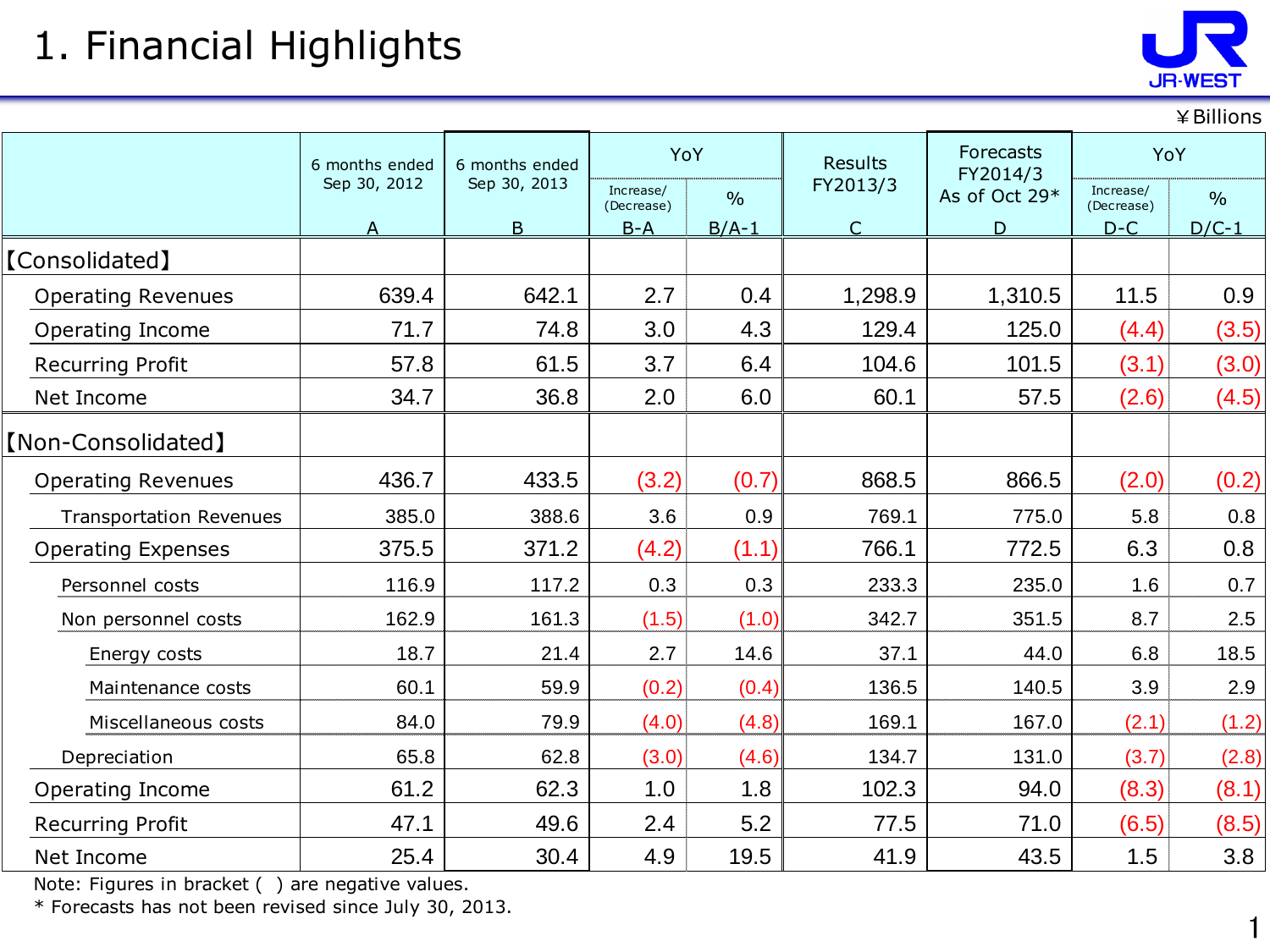### 2. Non-Consolidated Financial Results and Forecasts



¥Billions

|                                       | 6 months ended | 6 months ended | YoY<br><b>Results</b>   |               | Forecasts<br>FY2014/3 | YoY           |                         |               |
|---------------------------------------|----------------|----------------|-------------------------|---------------|-----------------------|---------------|-------------------------|---------------|
|                                       | Sep 30, 2012   | Sep 30, 2013   | Increase/<br>(Decrease) | $\frac{0}{0}$ | FY2013/3              | As of Oct 29* | Increase/<br>(Decrease) | $\frac{0}{0}$ |
|                                       | A              | B              | $B-A$                   | $B/A-1$       | $\mathsf{C}$          | D             | $D-C$                   | $D/C-1$       |
| <b>Operating Revenues</b>             | 436.7          | 433.5          | (3.2)                   | (0.7)         | 868.5                 | 866.5         | (2.0)                   | (0.2)         |
| Transportation revenues               | 385.0          | 388.6          | 3.6                     | 0.9           | 769.1                 | 775.0         | 5.8                     | 0.8           |
| Other                                 | 51.7           | 44.9           | (6.8)                   | (13.2)        | 99.3                  | 91.5          | (7.8)                   | (7.9)         |
|                                       |                |                |                         |               |                       |               |                         |               |
| <b>Operating Expenses</b>             | 375.5          | 371.2          | (4.2)                   | (1.1)         | 766.1                 | 772.5         | 6.3                     | 0.8           |
| Personnel costs                       | 116.9          | 117.2          | 0.3                     | 0.3           | 233.3                 | 235.0         | 1.6                     | 0.7           |
| Non personnel costs                   | 162.9          | 161.3          | (1.5)                   | (1.0)         | 342.7                 | 351.5         | 8.7                     | 2.5           |
| Energy costs                          | 18.7           | 21.4           | 2.7                     | 14.6          | 37.1                  | 44.0          | 6.8                     | 18.5          |
| Maintenance costs                     | 60.1           | 59.9           | (0.2)                   | (0.4)         | 136.5                 | 140.5         | 3.9                     | 2.9           |
| Miscellaneous costs                   | 84.0           | 79.9           | (4.0)                   | (4.8)         | 169.1                 | 167.0         | (2.1)                   | (1.2)         |
| Rental payments, etc.                 | 11.9           | 11.8           | (0.0)                   | (0.3)         | 23.4                  | 23.5          | 0.0                     | 0.0           |
| Taxes                                 | 17.9           | 17.9           | (0.0)                   | (0.1)         | 31.7                  | 31.5          | (0.2)                   | (0.8)         |
| Depreciation                          | 65.8           | 62.8           | (3.0)                   | (4.6)         | 134.7                 | 131.0         | (3.7)                   | (2.8)         |
| Operating Income                      | 61.2           | 62.3           | 1.0                     | 1.8           | 102.3                 | 94.0          | (8.3)                   | (8.1)         |
| Non-operating revenues                |                |                |                         |               |                       |               |                         |               |
| and expenses                          | (14.0)         | (12.6)         | 1.3                     | (9.8)         | (24.7)                | (23.0)        | 1.7                     | (7.1)         |
| Non-operating revenues                | 1.4            | 1.5            | 0.0                     |               | 6.4                   | 6.2           | (0.2)                   |               |
| Non-operating expenses                | 15.5           | 14.2           | (1.2)                   |               | 31.1                  | 29.2          | (1.9)                   |               |
| <b>Recurring Profit</b>               | 47.1           | 49.6           | 2.4                     | 5.2           | 77.5                  | 71.0          | (6.5)                   | (8.5)         |
| Extraordinary profit<br>and loss, net | 2.8            | (0.3)          | (3.2)                   |               | 0.1                   |               | (0.1)                   |               |
| Extraordinary profit                  | 23.2           | 3.0            | (20.2)                  |               | 39.9                  |               |                         |               |
| Extraordinary loss                    | 20.4           | 3.3            | (17.0)                  |               | 39.7                  |               |                         |               |
| Net Income                            | 25.4           | 30.4           | 4.9                     | 19.5          | 41.9                  | 43.5          | 1.5                     | 3.8           |

Note: Figures in bracket ( ) are negative values.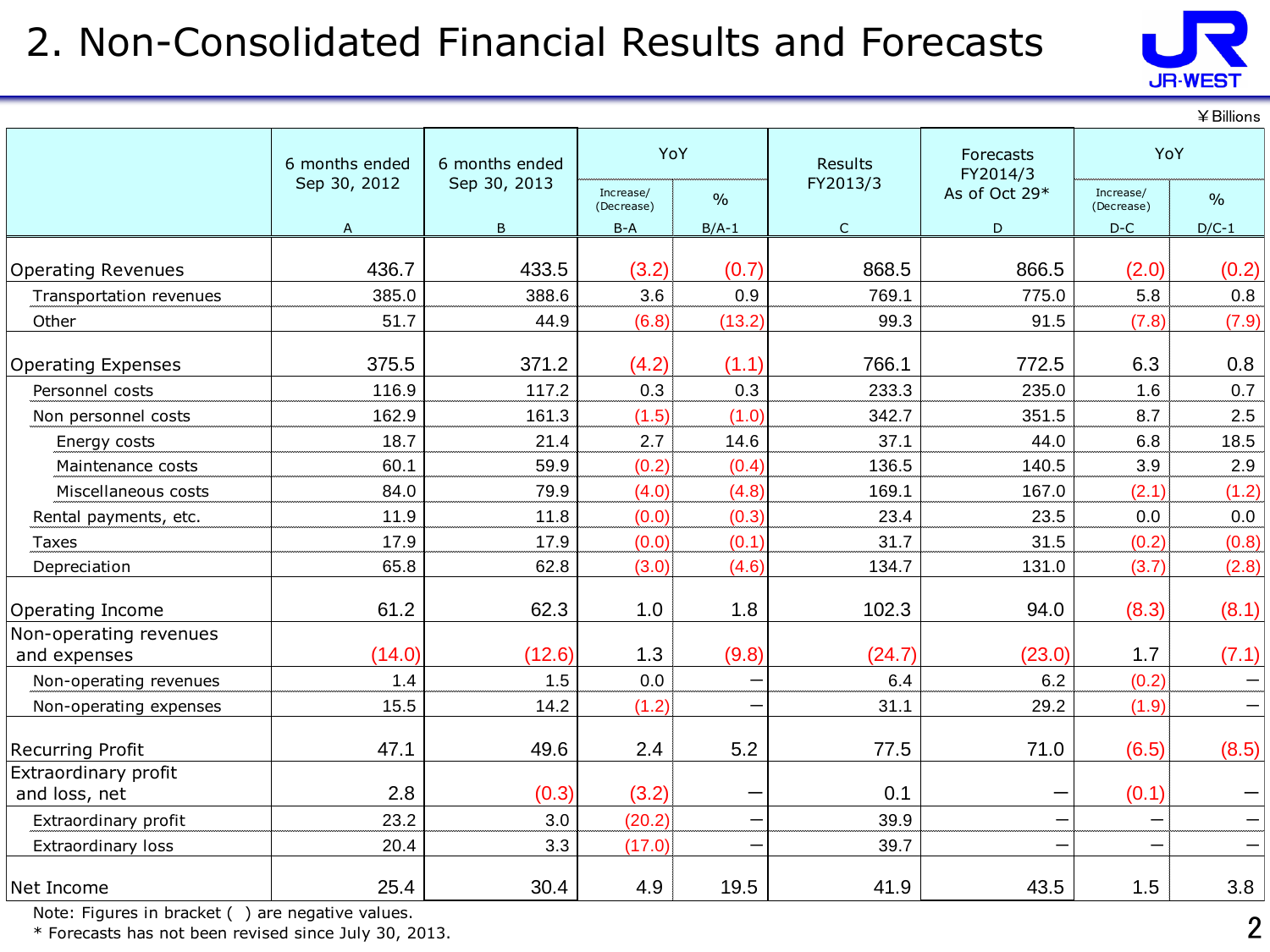#### 3. Major Factors of Increase/Decrease in Transportation Revenues



¥Billions

| Results for 6 months ended Sep 30, 2013 |                                                                                                                              |       |                            |               |                                            |        |  |  |
|-----------------------------------------|------------------------------------------------------------------------------------------------------------------------------|-------|----------------------------|---------------|--------------------------------------------|--------|--|--|
|                                         | Transportation                                                                                                               |       | YoY<br>Increase/(Decrease) |               | Major factors                              |        |  |  |
|                                         | revenues                                                                                                                     |       | Amount                     | $\frac{0}{0}$ |                                            | Amount |  |  |
|                                         |                                                                                                                              |       |                            |               | Fundamentals 1.0%                          | 1.7    |  |  |
|                                         |                                                                                                                              |       |                            | 1.3           | Special factors                            |        |  |  |
|                                         |                                                                                                                              | 181.1 | 2.3                        |               | Three consecutive hollidays (Sep.)         | 0.6    |  |  |
|                                         | Shinkansen                                                                                                                   |       |                            |               | Inbound demand                             | 0.4    |  |  |
|                                         |                                                                                                                              |       |                            |               | Competitive factors, etc.                  | (0.7)  |  |  |
|                                         |                                                                                                                              |       |                            |               |                                            |        |  |  |
|                                         |                                                                                                                              |       |                            |               | etc.                                       |        |  |  |
|                                         | Kansai Urban<br>Area<br>(Kyoto-Osaka-<br>Kobe Area)                                                                          |       | 1.6                        | 1.1           | Fundamentals 0.8%                          | 1.1    |  |  |
|                                         |                                                                                                                              |       |                            |               | Special factors                            |        |  |  |
|                                         |                                                                                                                              | 147.5 |                            |               | Three consecutive hollidays (Sep.)         | 0.1    |  |  |
|                                         |                                                                                                                              |       |                            |               | Opening of Grand Front Osaka               | 0.4    |  |  |
|                                         |                                                                                                                              |       |                            |               |                                            |        |  |  |
|                                         |                                                                                                                              |       |                            |               | Fundamentals (0.6%)                        | (0.3)  |  |  |
|                                         |                                                                                                                              |       |                            |               | Special factors                            |        |  |  |
|                                         | Other<br>lines                                                                                                               | 59.9  | (0.3)                      |               | $(0.6)$ Three consecutive hollidays (Sep.) | 0.1    |  |  |
|                                         |                                                                                                                              |       |                            |               |                                            |        |  |  |
|                                         |                                                                                                                              |       |                            |               | etc.                                       |        |  |  |
|                                         | Conventional lines                                                                                                           | 207.4 | 1.2                        | 0.6           |                                            |        |  |  |
|                                         | Total<br>388.6                                                                                                               |       | 3.6                        | 0.9           |                                            |        |  |  |
|                                         | Note: Revenues from luggage transportation are omitted due to the small amount.<br>Figures in bracket() are negative values. |       |                            |               |                                            |        |  |  |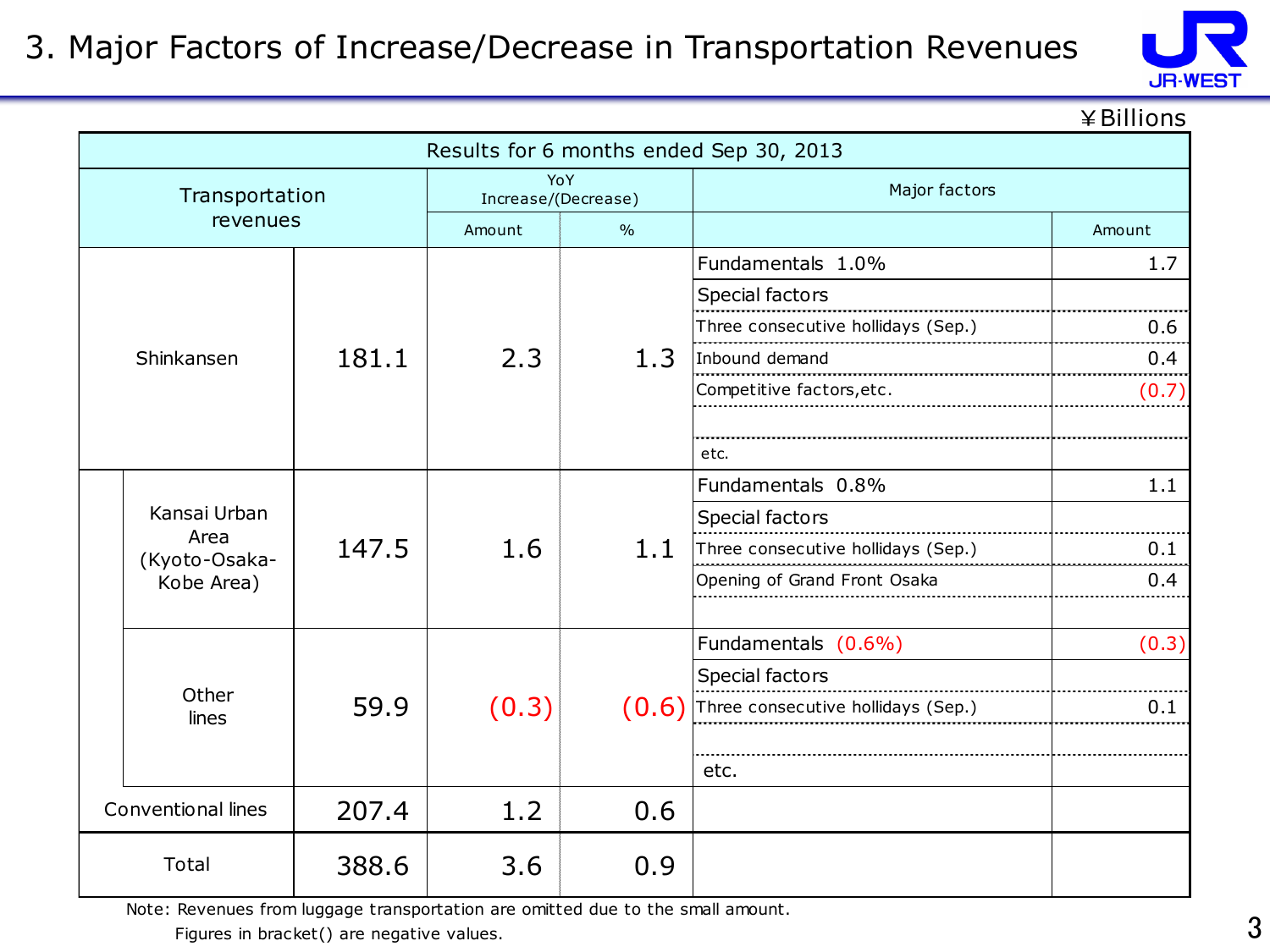#### 4. Transportation Revenues and Passenger-Kilometers



| <b>Transportation Revenues</b>               |                                                        |          |                 |                                    | Passenger-Kilometers |                                                        |          |          |                                    |          |                                  |                  |
|----------------------------------------------|--------------------------------------------------------|----------|-----------------|------------------------------------|----------------------|--------------------------------------------------------|----------|----------|------------------------------------|----------|----------------------------------|------------------|
|                                              |                                                        |          |                 |                                    |                      | ¥Billions                                              |          |          |                                    |          | Millions of passenger-kilometers |                  |
|                                              | Results for 6 months ended Sep 30<br>$(4/1 \sim 9/30)$ |          |                 | 3 months (2Q)<br>$(7/1 \sim 9/30)$ |                      | Results for 6 months ended Sep 30<br>$(4/1 \sim 9/30)$ |          |          | 3 months (20)<br>$(7/1 \sim 9/30)$ |          |                                  |                  |
|                                              | FY2013/3                                               | FY2014/3 | YoY             | FY2013/3                           | FY2014/3             | YoY                                                    | FY2013/3 | FY2014/3 | YoY                                | FY2013/3 | FY2014/3                         | YoY              |
| Total                                        | 385.0                                                  | 388.6    | 3.6<br>0.9%     | 197.2                              | 200.4                | 3.2<br>1.6%                                            | 27,741   | 27,941   | 200<br>0.7%                        | 14,046   | 14,275                           | 229<br>1.6%      |
| Shinkansen                                   | 178.8                                                  | 181.1    | 2.3<br>1.3%     | 92.3                               | 94.4                 | 2.0<br>2.2%                                            | 8,595    | 8,722    | 126<br>1.5%                        | 4,456    | 4,584                            | 128<br>2.9%      |
| Commuter<br>Passes                           | 4.6                                                    | 4.6      | 0.0<br>1.5%     | 2.2                                | 2.3                  | 0.0<br>2.4%                                            | 376      | 380      | 4<br>1.1%                          | 185      | 190                              | 4<br>2.4%        |
| Non-Commuter<br>Passes                       | 174.2                                                  | 176.4    | 2.2<br>1.3%     | 90.0                               | 92.0                 | 2.0<br>2.2%                                            | 8,219    | 8,341    | 122<br>1.5%                        | 4,270    | 4,394                            | 123<br>2.9%      |
| <b>Conventional Lines</b>                    | 206.1                                                  | 207.4    | 1.2<br>0.6%     | 104.8                              | 106.0                | 1.1<br>1.1%                                            | 19,145   | 19,219   | 73<br>0.4%                         | 9,590    | 9,691                            | 101<br>1.1%      |
| Commuter<br>Passes                           | 71.3                                                   | 71.6     | 0.2<br>0.4%     | 35.3                               | 35.5                 | 0.2<br>0.6%                                            | 11,763   | 11,760   | (3)<br>(0.0%                       | 5,746    | 5,762                            | 16<br>0.3%       |
| Non-Commuter<br>Passes                       | 134.7                                                  | 135.8    | 1.0<br>0.8%     | 69.5                               | 70.4                 | 0.9<br>1.3%                                            | 7,381    | 7,458    | 77<br>1.0%                         | 3,843    | 3,928                            | 85<br>2.2%       |
| Kansai Urban Area<br>(Kyoto-Osaka-Kobe Area) | 145.8                                                  | 147.5    | 1.6<br>1.1%     | 73.1                               | 74.4                 | 1.2<br>1.8%                                            | 14,499   | 14,565   | 66<br>0.5%                         | 7,195    | 7,279                            | 84<br>1.2%       |
| Commuter<br>Passes                           | 57.5                                                   | 57.8     | 0.2<br>0.4%     | 28.5                               | 28.7                 | 0.1<br>0.7%                                            | 9,486    | 9,487    | 0.0%                               | 4,643    | 4,659                            | 15<br>0.3%       |
| Non-Commuter<br>Passes                       | 88.3                                                   | 89.7     | 1.4<br>1.6%     | 44.6                               | 45.7                 | 1.0<br>2.4%                                            | 5,013    | 5,077    | 64<br>1.3%                         | 2,551    | 2,620                            | 68<br>2.7%       |
| Other Lines                                  | 60.3                                                   | 59.9     | (0.3)<br>(0.6%) | 31.6                               | 31.5                 | (0.1)<br>(0.5%)                                        | 4,645    | 4,653    | 7<br>0.2%                          | 2,394    | 2,411                            | 17<br>0.7%       |
| Commuter<br>Passes                           | 13.8                                                   | 13.8     | 0.0<br>0.1%     | 6.8                                | 6.8                  | 0.0<br>0.3%                                            | 2,277    | 2,272    | (4)<br>(0.2%)                      | 1,102    | 1,103                            | $\Omega$<br>0.1% |
| Non-Commuter<br>Passes                       | 46.4                                                   | 46.0     | (0.4)<br>(0.9%  | 24.8                               | 24.6                 | (0.1)<br>(0.7%)                                        | 2,368    | 2,380    | 12<br>0.5%                         | 1,291    | 1,308                            | 16<br>1.3%       |
| Note: Figures in bracket (                   | are negative values.                                   |          |                 |                                    |                      |                                                        |          |          |                                    |          |                                  |                  |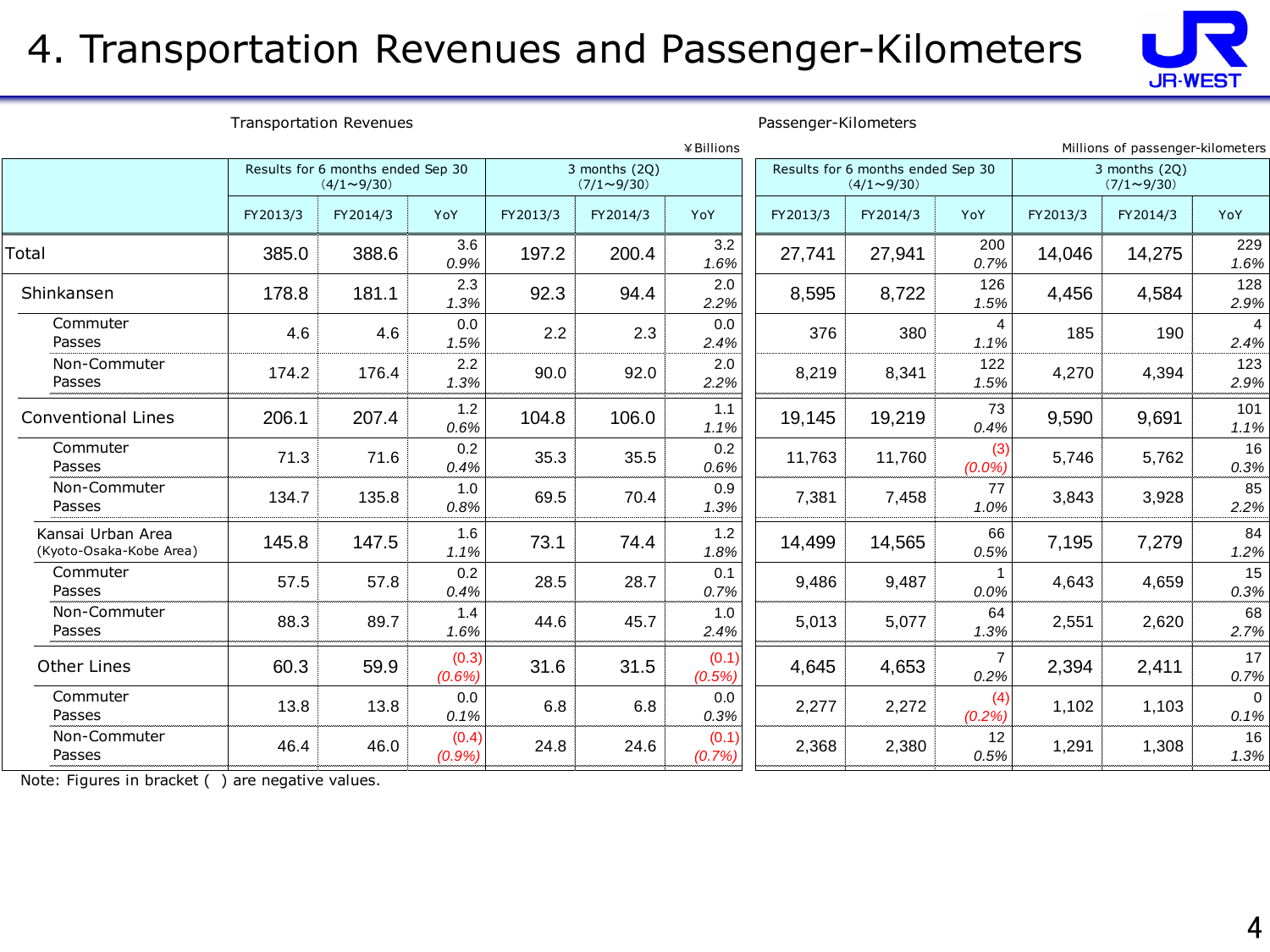## 5. Transportation Revenue Forecasts



¥Billions

|  |                                              | <b>Results</b> | <b>Forecasts</b><br>FY2014/3 | YoY                     |               |
|--|----------------------------------------------|----------------|------------------------------|-------------------------|---------------|
|  |                                              | FY2013/3       | As of Oct 29*                | Increase/<br>(Decrease) | $\frac{0}{0}$ |
|  |                                              | A              | B                            | $B-A$                   | $B/A-1$       |
|  |                                              |                |                              |                         |               |
|  | Shinkansen                                   | 357.0          | 362.7                        | 5.7                     | 1.6           |
|  | Kansai Urban Area<br>(Kyoto-Osaka-Kobe Area) | 291.4          | 292.3                        | 0.9                     | 0.3           |
|  | Other lines                                  | 120.6          | 119.8                        | (0.7)                   | (0.6)         |
|  | <b>Conventional lines</b>                    | 412.0          | 412.2                        | 0.1                     | 0.0           |
|  | <b>Transportation revenues</b>               | 769.1          | 775.0                        | 5.8                     | 0.8           |

Note: Revenues from luggage transportation are omitted due to the small amount.

Figures in bracket ( ) are negative values.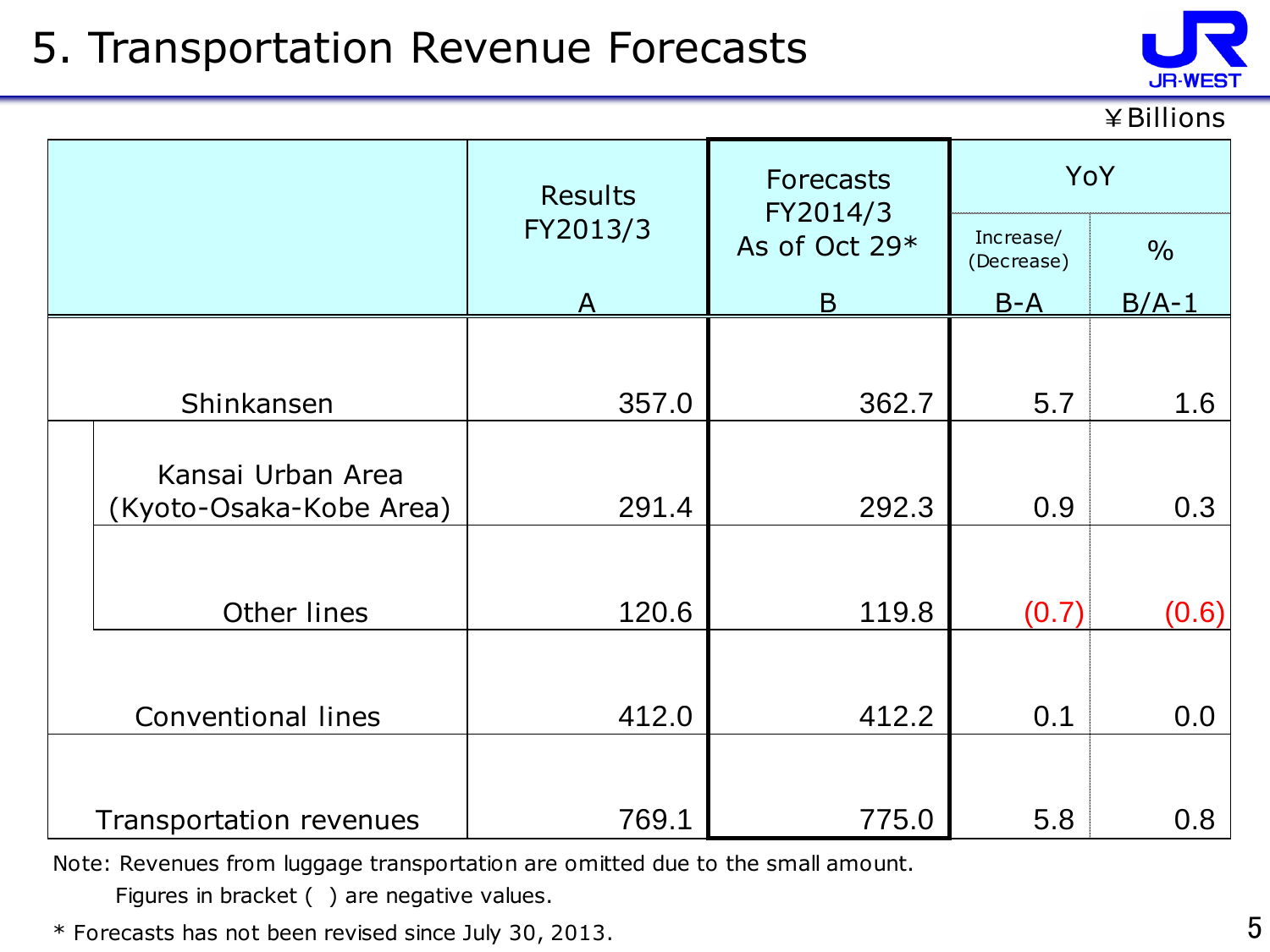

¥Billions

|                                  |       |                         |               | Results for 6 months ended Sep 30, 2013                                                                                                                                                  |
|----------------------------------|-------|-------------------------|---------------|------------------------------------------------------------------------------------------------------------------------------------------------------------------------------------------|
| Item                             |       | YoY                     |               |                                                                                                                                                                                          |
|                                  |       | Increase/<br>(Decrease) | $\frac{0}{0}$ | Major factors                                                                                                                                                                            |
| Personnel costs                  | 117.2 | 0.3                     | 0.3           | Increase in the rate of health insurance and<br>employees' pension insurance +0.6, etc.                                                                                                  |
| Energy costs                     | 21.4  | 2.7                     | 14.6          | ·Increase in electricity charges and fuel price +2.6, etc.                                                                                                                               |
| Maintenance<br>costs             | 59.9  | (0.2)                   | (0.4)         | Decrease in retirement costs of fixed assets (1.2)<br>Decrease in removal costs, excluding contributions<br>from third parties (0.8)<br>Difference in progress of maintenance work, etc. |
| Miscellaneous<br>costs           | 79.9  | (4.0)                   | (4.8)         | Decrease in payments for other JR companies (6.2)<br>· Increase in electricity charges and fuel price +0.4<br>· Increase in system related costs +0.2, etc.                              |
| Rental Payments,<br>etc          | 11.8  | (0.0)                   | (0.3)         |                                                                                                                                                                                          |
| <b>Taxes</b>                     | 17.9  | (0.0)                   | (0.1)         |                                                                                                                                                                                          |
| Depreciation and<br>amortization | 62.8  | (3.0)                   | (4.6)         | · Progress of depreciation and amortization                                                                                                                                              |
| Total                            | 371.2 | (4.2)                   | (1.1)         |                                                                                                                                                                                          |

Note: Figures in bracket ( ) are negative values.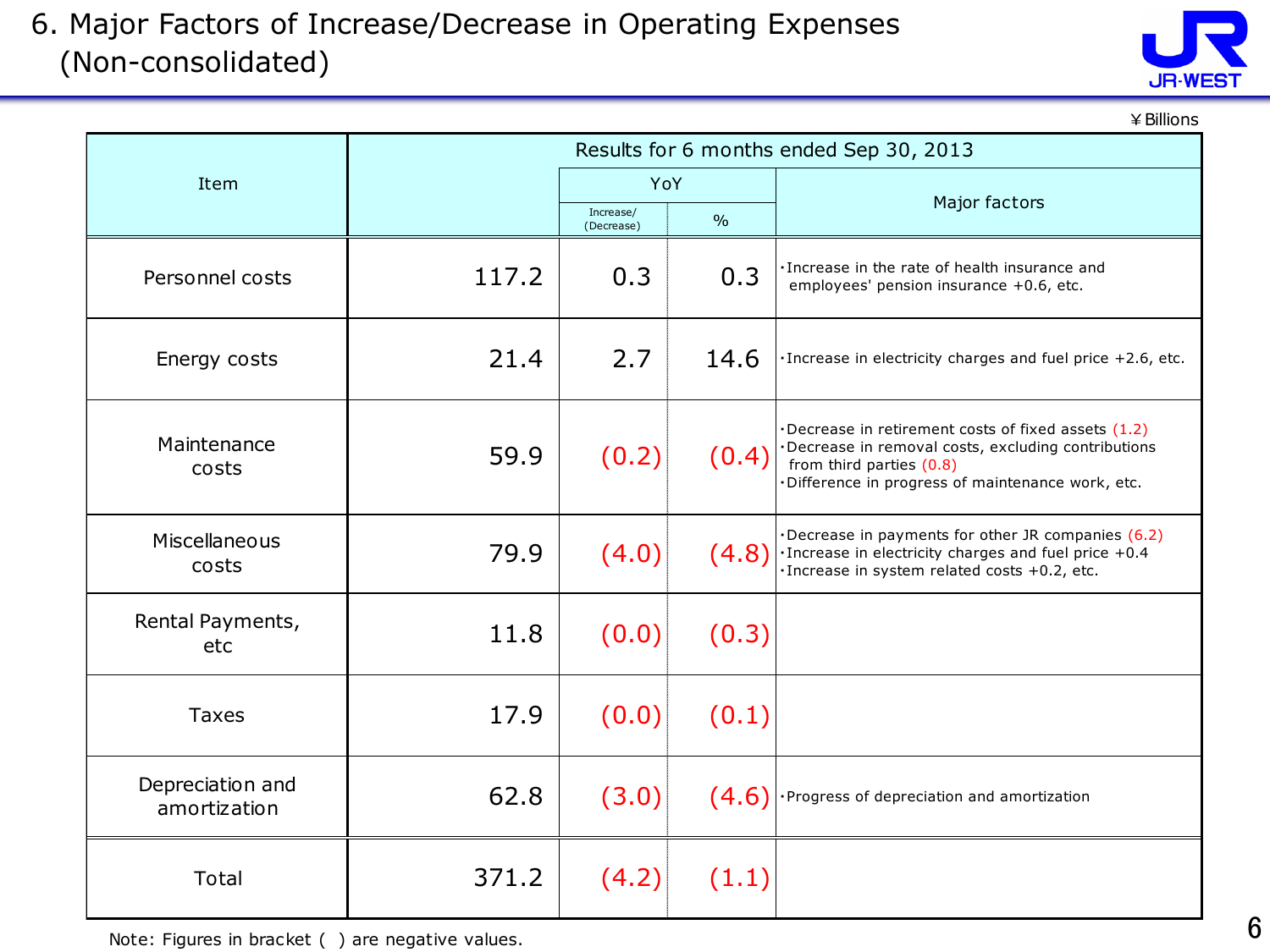#### 7. Operating Expenses Forecasts (Non-Consolidated)



¥Billions

|                                  |       |                         |               | Forecasts FY2014/3 As of Oct 29*                                                                                                           |  |
|----------------------------------|-------|-------------------------|---------------|--------------------------------------------------------------------------------------------------------------------------------------------|--|
| Item                             |       | YoY                     |               | Major factors (YoY)                                                                                                                        |  |
|                                  |       | Increase/<br>(Decrease) | $\frac{0}{0}$ |                                                                                                                                            |  |
| Personnel costs                  | 235.0 | 1.6                     | 0.7           | · Increase in the rate of health insurance and<br>employees' pension insurance, etc.                                                       |  |
| Energy costs                     | 44.0  | 6.8                     | 18.5          | · Increase in electricity charges and fuel price, etc.                                                                                     |  |
| Maintenance<br>costs             | 140.5 | 3.9                     | 2.9           | · Increase in rail replacement costs, etc.                                                                                                 |  |
| Miscellaneous<br>costs           | 167.0 | (2.1)                   | (1.2)         | Decrease in payments for other JR companies<br>·Increase in system related costs<br>· Increase in electricity charges and fuel price, etc. |  |
| Rental Payments,<br>etc          | 23.5  | 0.0                     | 0.0           |                                                                                                                                            |  |
| <b>Taxes</b>                     | 31.5  | (0.2)                   | (0.8)         | ·Decrease in property taxes, etc.                                                                                                          |  |
| Depreciation and<br>amortization | 131.0 | (3.7)                   | (2.8)         | ·Progress of depreciation and amortization                                                                                                 |  |
| Total                            | 772.5 | 6.3                     | 0.8           |                                                                                                                                            |  |

Note: Figures in bracket ( ) are negative values.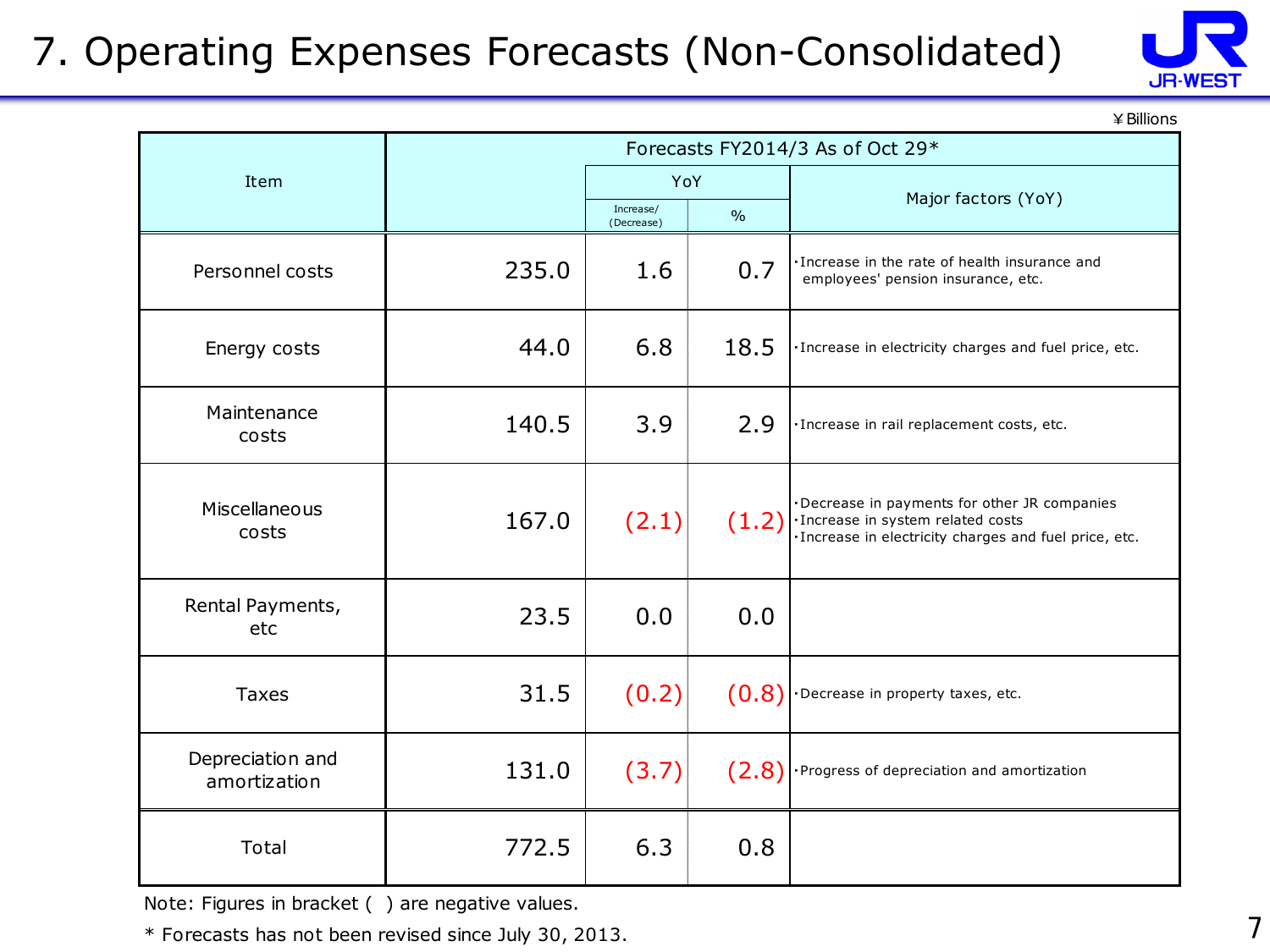### 8. Consolidated Financial Results and Forecasts



¥Billions

|                                        | 6 months ended               | 6 months ended          |                                  | YoY<br><b>Results</b>    |                         | Forecasts<br>FY2014/3 | YoY                              |                          |
|----------------------------------------|------------------------------|-------------------------|----------------------------------|--------------------------|-------------------------|-----------------------|----------------------------------|--------------------------|
|                                        | Sep 30, 2012<br>$\mathsf{A}$ | Sep 30, 2013<br>$\sf B$ | Increase/<br>(Decrease)<br>$B-A$ | $\frac{0}{0}$<br>$B/A-1$ | FY2013/3<br>$\mathsf C$ | As of Oct 29*<br>D    | Increase/<br>(Decrease)<br>$D-C$ | $\frac{0}{0}$<br>$D/C-1$ |
| <b>Operating Revenues</b>              | 639.4                        | 642.1                   | 2.7                              | 0.4                      | 1,298.9                 | 1,310.5               | 11.5                             | 0.9                      |
| <b>Operating Expenses</b>              | 567.6                        | 567.3                   | (0.3)                            | (0.1)                    | 1,169.4                 | 1,185.5               | 16.0                             | 1.4                      |
| Operating Income                       | 71.7                         | 74.8                    | 3.0                              | 4.3                      | 129.4                   | 125.0                 | (4.4)                            | (3.5)                    |
| Non-operating revenues and<br>expenses | (13.9)                       | (13.2)                  | 0.6                              | (4.8)                    | (24.8)                  | (23.5)                | 1.3                              | (5.3)                    |
| Non-operating revenues                 | 1.8                          | 1.5                     | (0.2)                            |                          | 6.8                     | 6.7                   | (0.1)                            |                          |
| Non-operating expenses                 | 15.7                         | 14.8                    | (0.9)                            |                          | 31.6                    | 30.2                  | (1.4)                            |                          |
| <b>Recurring Profit</b>                | 57.8                         | 61.5                    | 3.7                              | 6.4                      | 104.6                   | 101.5                 | (3.1)                            | (3.0)                    |
| Extraordinary profit and loss,<br>net  | (1.1)                        | (0.5)                   | 0.5                              | $\overline{\phantom{m}}$ | (4.9)                   | (3.0)                 | 1.9                              |                          |
| Extraordinary profit                   | 23.8                         | 3.3                     | (20.4)                           | $\qquad \qquad -$        | 41.5                    |                       | $\overline{\phantom{0}}$         |                          |
| <b>Extraordinary loss</b>              | 24.9                         | 3.9                     | (21.0)                           |                          | 46.5                    |                       | -                                |                          |
| Net Income                             | 34.7                         | 36.8                    | 2.0                              | 6.0                      | 60.1                    | 57.5                  | (2.6)                            | (4.5)                    |
| Comprehensive Income                   | 25.9                         | 38.3                    | 12.4                             | 47.9                     | 55.0                    |                       | $\overline{\phantom{m}}$         |                          |

Note: Figures in bracket ( ) are negative values.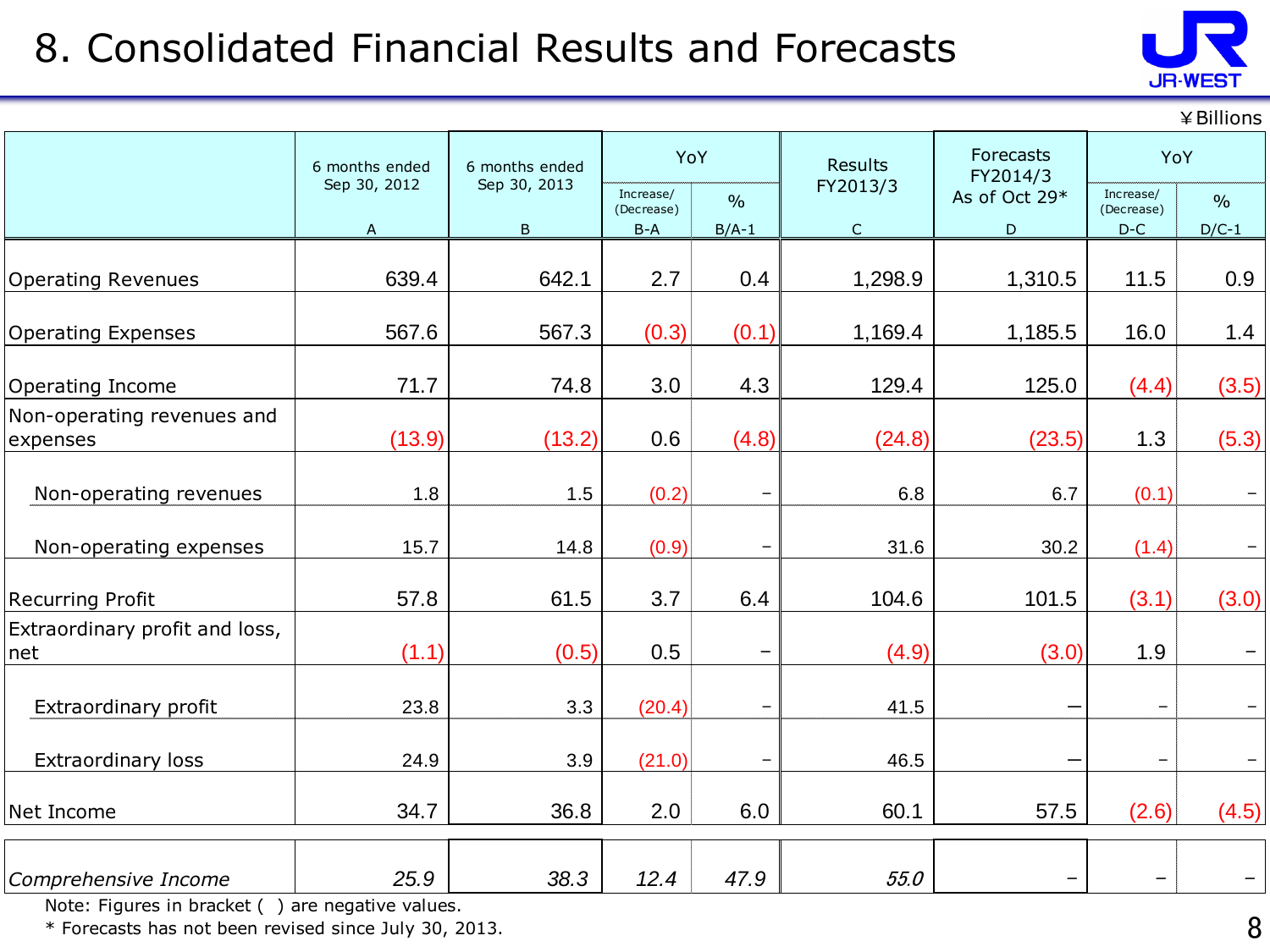#### 9. Consolidated Financial Results and Forecasts (Segment Information)



| 2. Consolidated Financial Results and Forecasts (Segment Information) |                |                |                         |               |                |                       |                         | <b>JR-WEST</b> |
|-----------------------------------------------------------------------|----------------|----------------|-------------------------|---------------|----------------|-----------------------|-------------------------|----------------|
|                                                                       |                |                |                         |               |                |                       |                         | ¥ Billions     |
|                                                                       | 6 months ended | 6 months ended | YoY                     |               | <b>Results</b> | Forecasts<br>FY2014/3 | YoY                     |                |
|                                                                       | Sep 30, 2012   | Sep 30, 2013   | Increase/<br>(Decrease) | $\frac{0}{0}$ | FY2013/3       | As of Oct $29^{*1}$   | Increase/<br>(Decrease) | $\frac{0}{0}$  |
|                                                                       | A              | B              | $B-A$                   | $B/A-1$       | $\mathsf C$    | D                     | $D-C$                   | $D/C-1$        |
| Operating Revenues $*^2$                                              | 639.4          | 642.1          | 2.7                     | 0.4           | 1,298.9        | 1,310.5               | 11.5                    | 0.9            |
| Transportation                                                        | 424.9          | 422.3          | (2.6)                   | (0.6)         | 844.9          | 844.0                 | (0.9)                   | (0.1)          |
| Retail                                                                | 115.2          | 116.8          | 1.5                     | 1.4           | 234.6          | 236.4                 | 1.7                     | 0.7            |
| Sales of goods and food services                                      | 66.9           | 68.2           | 1.2                     | 1.8           | 134.4          | 131.6                 | (2.8)                   | (2.1)          |
| Department Stores                                                     | 45.2           | 43.8           | (1.3)                   | (3.1)         | 93.5           | 96.0                  | 2.4                     | 2.7            |
| Real estate                                                           | 43.7           | 42.8           | (0.9)                   | (2.2)         | 90.9           | 103.8                 | 12.8                    | 14.2           |
| Shopping center                                                       | 27.1           | 27.3           | 0.2                     | 0.9           | 55.0           | 52.7                  | (2.3)                   | (4.3)          |
| Real estate lease and sale* <sup>4</sup>                              | 15.8           | 14.6           | (1.2)                   | (7.7)         | 34.2           | 49.4                  | 15.1                    | 44.0           |
|                                                                       | [2.2]          | [0.9]          |                         |               | [6.9]          | $[21.8]$              |                         |                |
| Other businesses                                                      | 55.4           | 60.2           | 4.7                     | 8.6           | 128.4          | 126.3                 | (2.1)                   | (1.6)          |
| Hotel                                                                 | 15.9           | 16.2           | 0.3                     | 1.9           | 33.0           | 33.1                  | 0.0                     | 0.2            |
| Nippon Travel Agency                                                  | 17.2           | 18.3           | 1.1                     | 6.6           | 38.8           | 38.5                  | (0.3)                   | (1.0)          |
| Operating Income* <sup>3</sup>                                        | 71.7           | 74.8           | 3.0                     | 4.3           | 129.4          | 125.0                 | (4.4)                   | (3.5)          |
| Transportation                                                        | 55.0           | 57.1           | 2.1                     | 3.9           | 90.1           | 82.7                  | (7.4)                   | (8.2)          |
| Retail                                                                | (0.6)          | 2.0            | 2.6                     |               | (0.4)          | 3.1                   | 3.5                     |                |
| Sales of goods and food services                                      | 2.3            | 2.4            | 0.1                     | 7.4           | 3.3            |                       |                         | $\blacksquare$ |
| Department stores                                                     | (3.1)          | (0.6)          | 2.5                     |               | (4.0)          |                       |                         | $\blacksquare$ |
| Real estate                                                           | 14.1           | 12.2           | (1.9)                   | (13.8)        | 28.0           | 27.7                  | (0.3)                   | (1.1)          |
| Shopping center                                                       | 4.5            | 4.3            | (0.2)                   | (4.8)         | 8.7            |                       |                         |                |
| Real estate lease and sale                                            | 3.9            | 3.3            | (0.6)                   | (15.3)        | 8.1            |                       |                         |                |
| Other businesses                                                      | 2.4            | 2.5            | 0.0                     | 3.3           | 12.3           | 11.9                  | (0.4)                   | (3.7)          |
| Hotel                                                                 | 0.7            | 0.9            | 0.1                     | 21.4          | 2.3            |                       |                         |                |
| Nippon Travel Agency                                                  | (0.2)          | (0.2)          | (0.0)                   |               | 0.7            |                       |                         |                |

Note: Figures in bracket ( ) are negative values.

\* 1 Forecasts has not been revised since July 30, 2013.

 $*^2$  Operating revenues are the revenues from third parties ( = customers). The breakdowns of operating revenues by each segment are the sums of revenues of major subsidiaries.

 $*^3$  The breakdowns of operating income by each segment are the sums of incomes of major subsidiaries before eliminating internal transactions.

\* 4 Figures in bracket 【 】 are the sales of condominiums. (Included in Real estate lease and sale)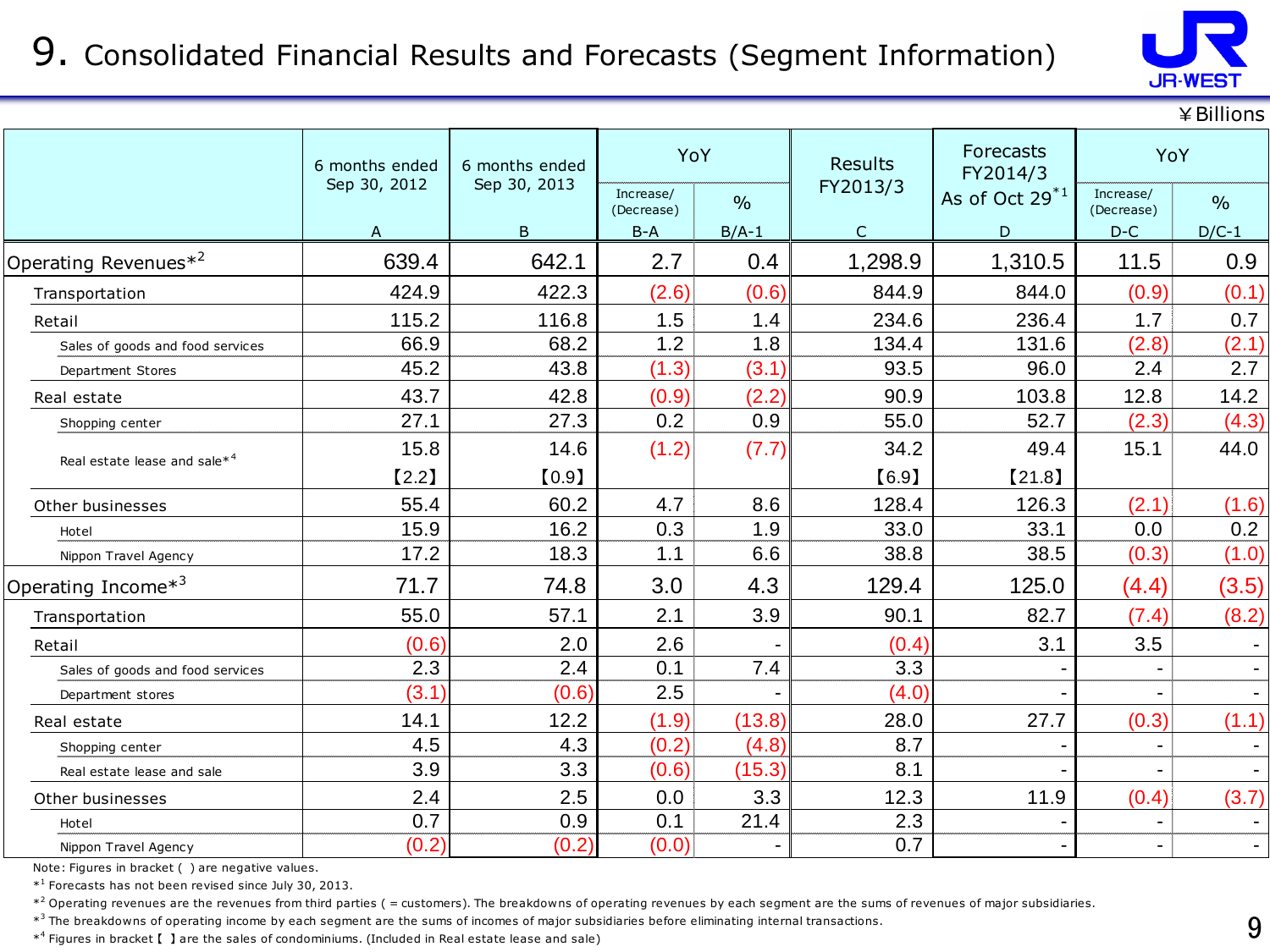#### 10. Consolidated Financial Situation and Statements of Cash Flows



|                                                            |                         |                       | ¥Billions                                    |
|------------------------------------------------------------|-------------------------|-----------------------|----------------------------------------------|
|                                                            | As of March 31,<br>2013 | As of Sep 30,<br>2013 | <b>Difference</b><br>increase/<br>(decrease) |
|                                                            | $\overline{A}$          | B                     | $B-A$                                        |
| Assets                                                     | 2,613.7                 | 2,586.9               | (26.8)                                       |
| Liabilities                                                | 1,845.5                 | 1,791.1               | (54.4)                                       |
| Net assets                                                 | 768.1                   | 795.7                 | 27.6                                         |
| Balance of Long-term Debt and<br>Payables at the end of FY | 983.0                   | 987.4                 | 4.3                                          |
| [Average interest rate $(\% )$ ]                           | [2.84]                  | $[2.76]$              | $(0.08)$ ]                                   |
| Shinkansen Purchase Liability                              | 244.2                   | 228.2                 | (15.9)                                       |
| [Average interest rate $(\% )$ ]                           | [5.69]                  | [5.74]                | [0.05]                                       |
| <b>Bonds</b>                                               | 449.9                   | 459.9                 | 10.0                                         |
| [Average interest rate $(\% )$ ]                           | [2.11]                  | [2.08]                | $(0.03)$ ]                                   |
| Equity ratio $(% )$                                        | 28.5                    | 29.9                  | 1.4                                          |
| Net assets per share $(*)$                                 | 3,850.82                | 3,991.76              | 140.94                                       |

|                                                       | 6 months ended<br>Sep 30, 2012<br>$\mathsf{A}$ | 6 months ended<br>Sep 30, 2013<br>B | YoY<br>increase/<br>(decrease)<br>$B-A$ |
|-------------------------------------------------------|------------------------------------------------|-------------------------------------|-----------------------------------------|
| Cash flows from operating activities                  | 92.5                                           | 69.6                                | (22.8)                                  |
| Cash flows from investing activities                  | (65.5)                                         | (60.2)                              | 5.2                                     |
| Free cash flows                                       | 26.9                                           | 9.3                                 | (17.5)                                  |
| Cash flows from financing activities                  | (39.9)                                         | (13.2)                              | 26.7                                    |
| Change in cash and cash equivalents, net              | (12.9)                                         | (3.8)                               | 9.1                                     |
| Cash and cash equivalents<br>at the end of the period | 37.3                                           | 44.5                                | 7.1                                     |

Note: Figures in bracket ( ) are negative values.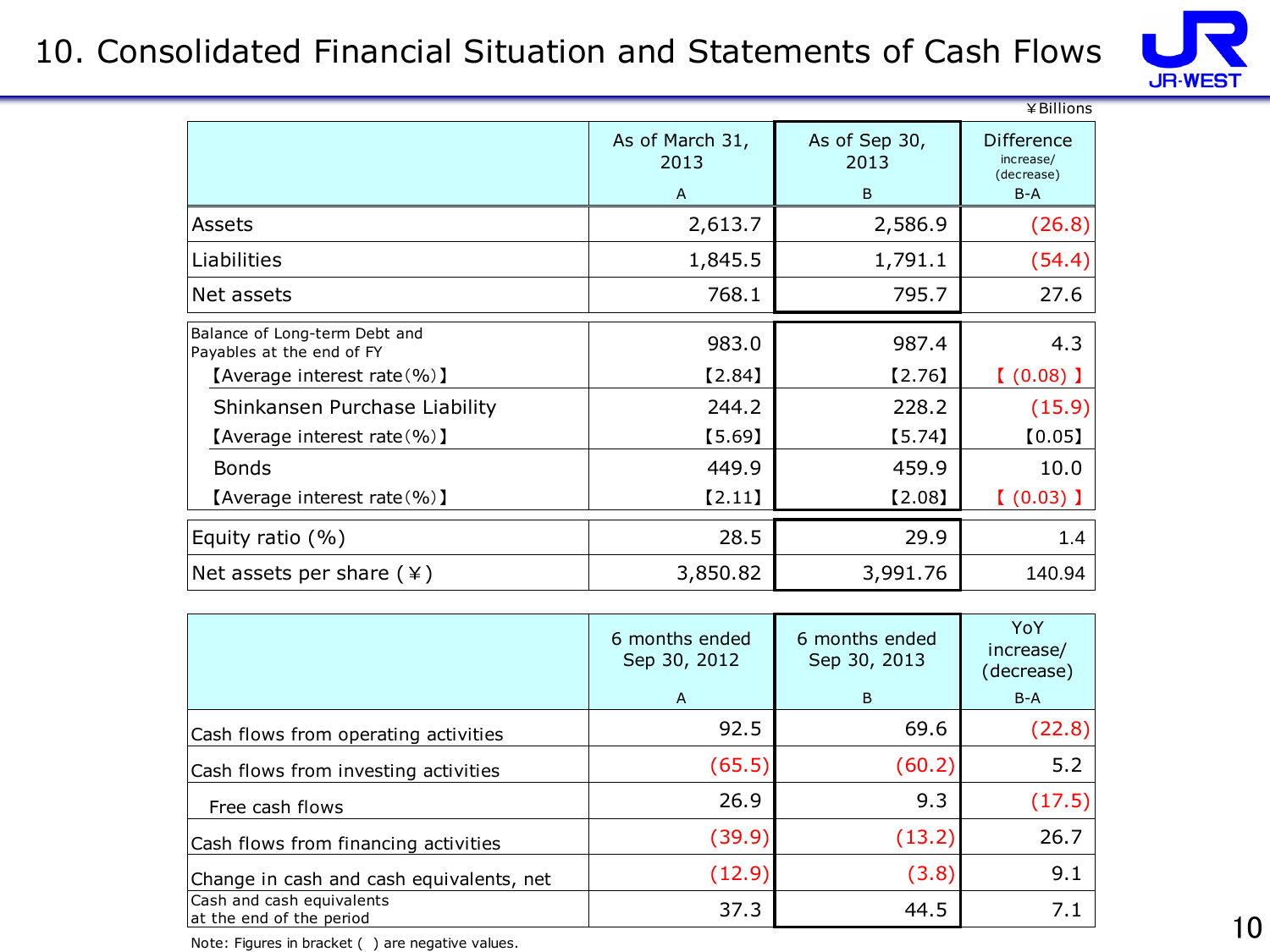## 11. Other Data



|                                                      |                                |                                |                            | <b>JR-WEST</b>                               |
|------------------------------------------------------|--------------------------------|--------------------------------|----------------------------|----------------------------------------------|
|                                                      |                                |                                |                            | Persons, ¥Billions                           |
|                                                      | 6 months ended<br>Sep 30, 2012 | 6 months ended<br>Sep 30, 2013 | <b>Results</b><br>FY2013/3 | Forecasts<br>FY2014/3<br>As of Oct $29^{*2}$ |
| ROA (%, Consolidated)                                | 2.8                            | 2.9                            | 4.9                        | 4.7                                          |
| ROE (%, Consolidated)                                | 4.9                            | 4.9                            | 8.3                        | 7.5                                          |
| EBITDA (Consolidated) <sup>*1</sup>                  | 150.7                          | 149.8                          | 290.3                      | 281.0                                        |
| Depreciation (Consolidated)                          | 78.9                           | 75.0                           | 160.8                      | 156.0                                        |
| Capital Expenditures<br>(Consolidated, own fund)     | 49.9                           | 46.2                           | 152.9                      | 192.0                                        |
| Capital Expenditures<br>(Non-consolidated, own fund) | 37.6                           | 37.3                           | 124.8                      | 165.0                                        |
| Safety-related capital expenditures                  | 19.4                           | 24.0                           | 72.7                       | 89.0                                         |
| Dividends per share $(*)$                            | 55                             | 55                             | 110                        | 110                                          |

| (¥ )   Dividends per share            | 55.                            |                  | לל.                            |                  | 110                        |                  | 110                                                        |                  |
|---------------------------------------|--------------------------------|------------------|--------------------------------|------------------|----------------------------|------------------|------------------------------------------------------------|------------------|
|                                       |                                |                  |                                |                  |                            |                  |                                                            |                  |
|                                       | 6 months ended<br>Sep 30, 2012 |                  | 6 months ended<br>Sep 30, 2013 |                  | <b>Results</b><br>FY2013/3 |                  | <b>Forecasts</b><br>FY2014/3<br>As of Oct 29 <sup>*2</sup> |                  |
|                                       | Consolidated                   | Non-Consolidated | Consolidated                   | Non-Consolidated | Consolidated               | Non-Consolidated | Consolidated                                               | Non-Consolidated |
| No. of employees at the end of period | 45,642                         | 26,971           | 46,127                         | 27,370           | 45,326                     | 26,889           |                                                            |                  |
| Financial Expenses, net               | (15.3)                         | (14.6)           | (13.8)                         | (13.1)           | (30.0)                     | (28.9)           | (28.1)                                                     | (27.0)           |
| Interest and dividend income          | 0.2                            | 0.7              | 0.3                            | 0.9              | 0.3                        | 1.3              | 0.4                                                        | 1.3              |
| Interest expenses                     | 15.5                           | 15.4             | 14.1                           | 14.0             | 30.4                       | 30.3             | 28.5                                                       | 28.3             |

Note: Figures in bracket ( ) are negative values.

 $*1$  EBITDA = Operating Income + Depreciation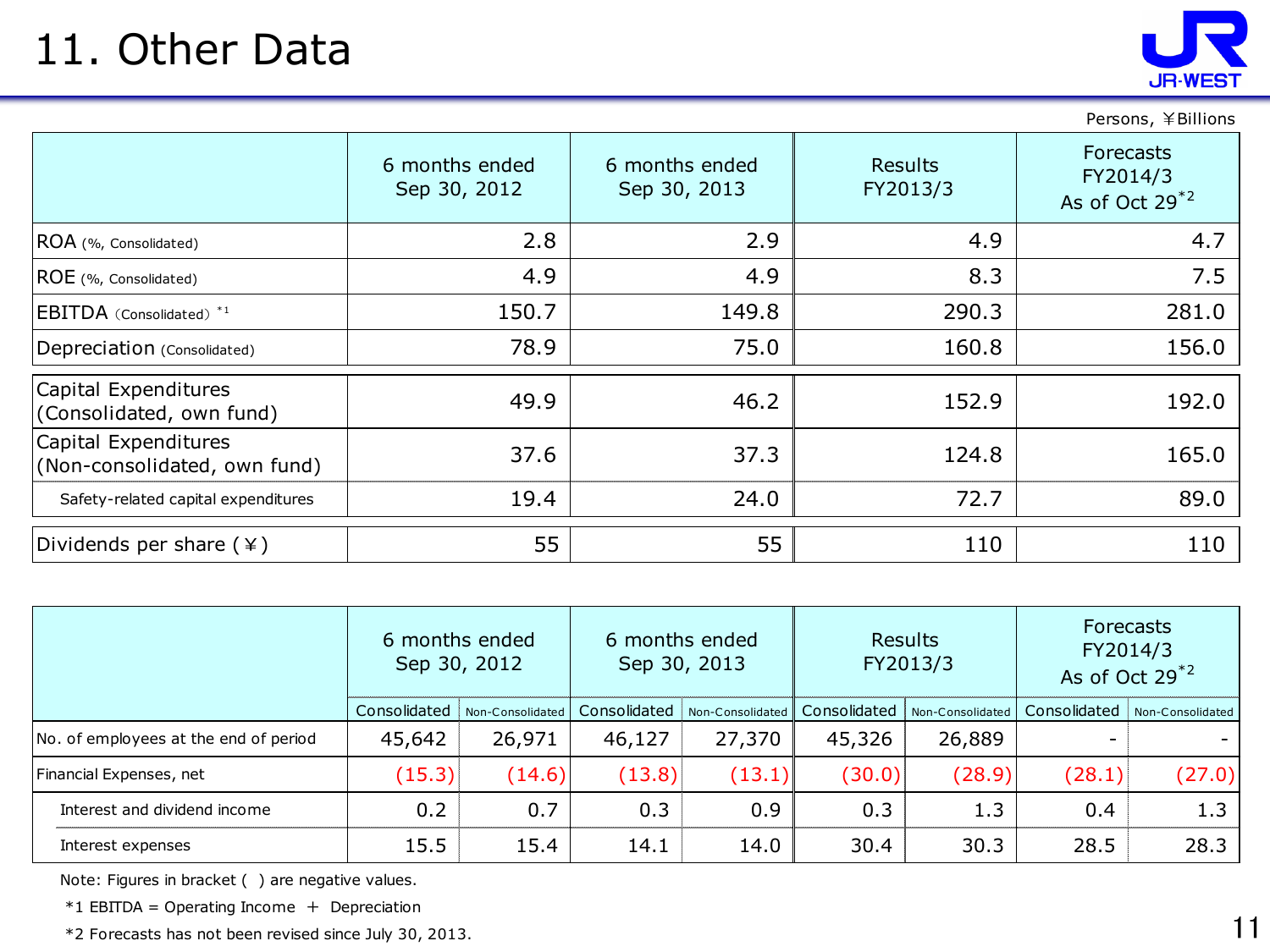#### 12. Redemption Plan of Shinkansen Purchase Liability